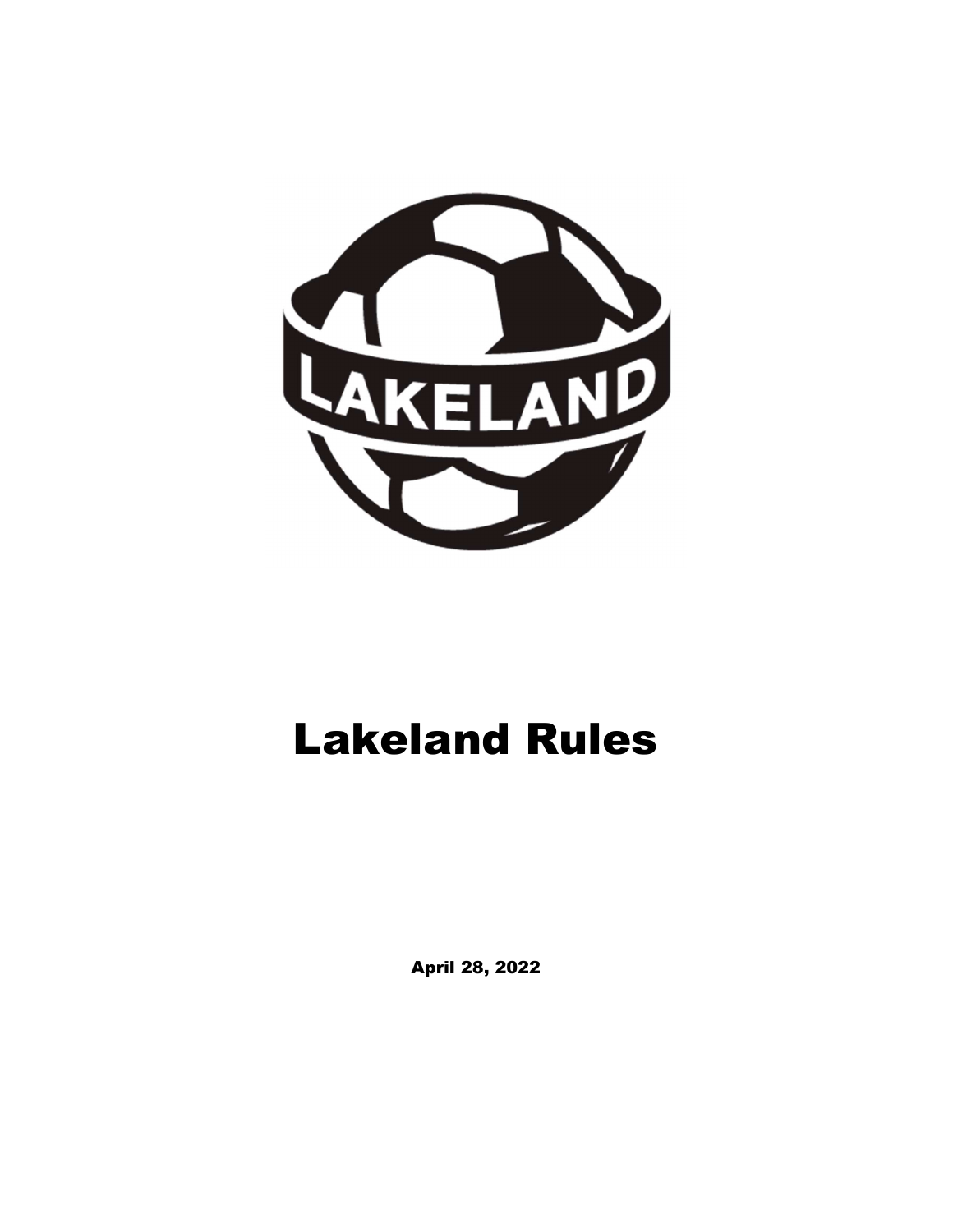#### Introduction

All rules and "Laws of the Game" from FIFA will be adhered to except as set out in the following Competition Rules. The main exceptions to FIFA rules are as follows:

- Changes to the number of substitutions; at the referee's discretion.

- Changes to the number of players allowed to dress per game; maximum 20 players dressed per game.

## 1. Provisional Rules

1.1. These rules will apply to all Lakeland League Play & Lakeland Cup Championships.

1.2. The Lakeland Soccer Executive Committee is responsible for the management and control of Lakeland League Play and Lakeland Cup.

1.3. These rules are subject to Lakeland Soccer Bylaws and the Alberta Soccer General Rules and Regulations.

1.4. Within the constraints for Rule 1.3, the Lakeland Soccer Executive Committee may make temporary rules to govern specific situations not otherwise provided for within this rule book and in the interest of fair play.

1.5. The Executive Committee will be empowered to move any event to a location more suitable to the contesting teams or combine locations for certain age groups of the same level where an insufficient number of teams are competing.

#### 2. League Play & Lakeland Cup Declarations

2.1. The final deadline for Communities to declare their teams for Lakeland League Play and Lakeland Cup will be set at the Lakeland Spring Planning Meeting for outdoor and the Fall Planning Meeting for indoor.

2.1.1. The community will be assessed a \$250 administrative fee per declaration for late declarations and the Executive Committee will determine whether the late entry is to be accepted or denied.

2.2. Communities will submit their fees and declarations according to the dates set at the Spring Meeting. There will be no refund for a team that withdraws after the declaration date.

## 3. Team Eligibility

3.1. Any team affiliated with a Community Association within Lakeland District parameters and in good standing will be eligible to participate in any competition under the jurisdiction of Lakeland Soccer, subject to declaration limits set out in this rule book.

3.2. All community teams must participate in and fulfill their league play set out by the Executive Director.

3.3. No registered Youth team or player will be eligible to compete in more than one (1) Lakeland Cup Competition in any one (1) season. There are no trialist players permitted at Lakeland Cup.

3.4. All teams will be charged an entry fee set by the Executive Committee, based on a minimum two game playdown.

3.5. All teams must compete in the Lakeland Cup at the same level at which they compete throughout the playing season. 3.7. No Lakeland Soccer registered team assembled by an unsanctioned academy by its own name or under any other guise will be permitted to participate in any Lakeland League, club, or participate in any Lakeland Cup Championship.

**3.8.** The Community will provide a certified team roster for each team participating in a Lakeland Cup in the manner prescribed by Lakeland Soccer by the roster submission deadline. (7 days prior to Lakeland Cup)

3.9. A representative from each team participating in a Lakeland Cup will check in with the Lakeland Rep at tournament headquarters prior to their first game.

## 4. Player Eligibility

4.1. Players must be registered with Lakeland Soccer by the registration deadline set by the Executive Committee. All players and teams are subject to Lakeland Soccer's roster and transfer deadlines.

4.2. Players in age categories who reach the limiting age after the first day of January will continue to be eligible to play in that age category for the remainder of the playing season.

4.2.1. U19: Players under nineteen (19) years of age before January 1st of the current year

**4.2.2.** U17: Players under seventeen (17) years of age before January 1st of the current year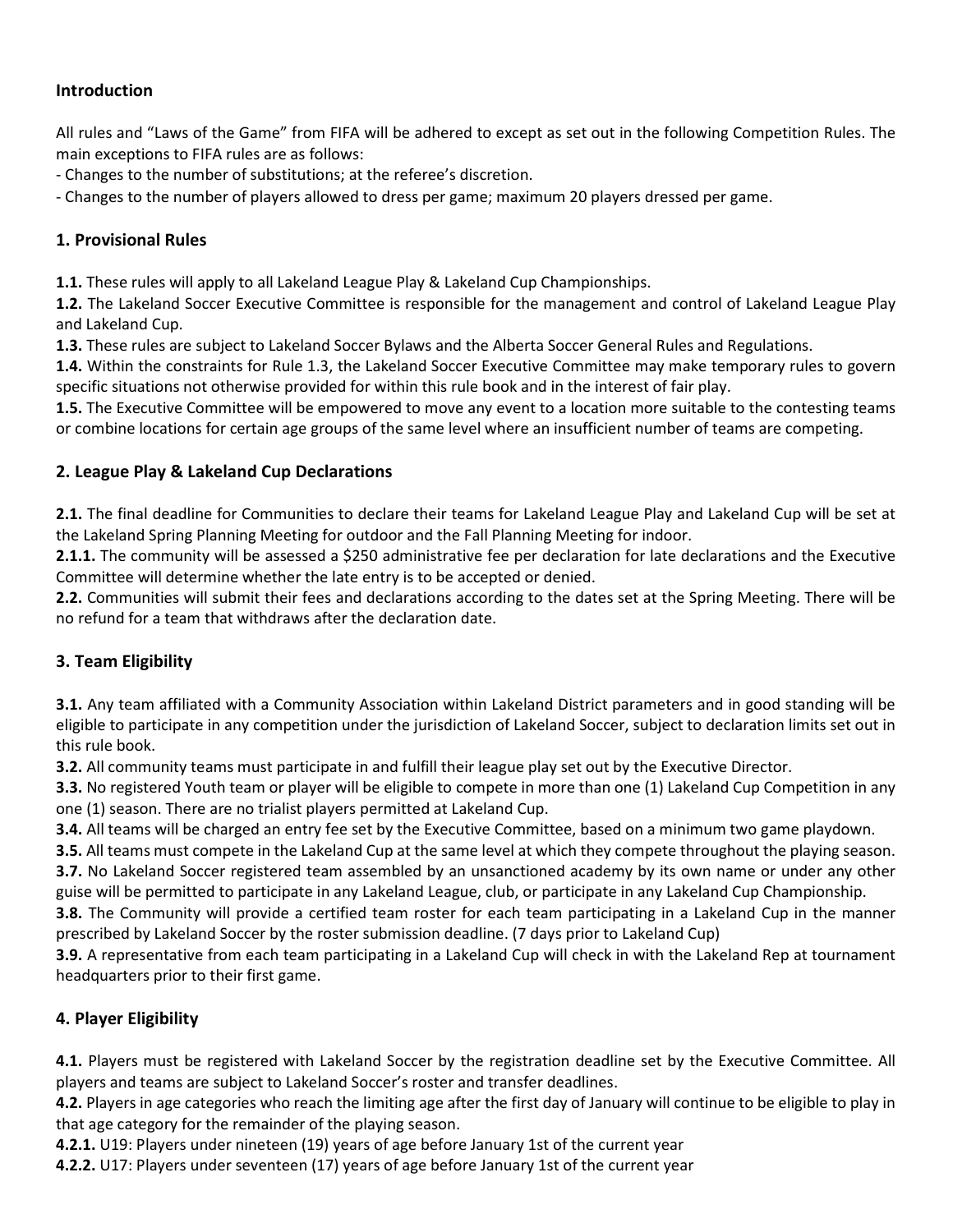4.2.3. U15: Players under fifteen (15) years of age before January 1st of the current year

4.2.4. U13: Players under thirteen (13) years of age before January 1st of the current year

4.3. Any team that includes a player who is over the age limit as defined in 4.5 will forfeit all games concerned and will be subject to disciplinary action.

4.4. Only players listed on the District certified roster will be considered eligible to participate in the Lakeland Cup and/or Lakeland League Play.

4.5. A Youth player may register with and play for both a Youth team and a Senior team and maintain their eligibility to compete in both Youth and Senior Provincials.

4.6. A registered Youth player will not be considered cup tied for Provincial purposes to any team they have participated with as a trialist as long as the trialist rules have been followed (no more than 2 league games)

4.7. Eligible players properly registered with both a Youth and a Senior team may compete in one Youth Provincial Championship and one Senior Provincial Championship.

4.8. No player can compete in more than one (1) Youth Provincial Championship, except as outlined below:

4.8.1. Rural players who compete in a Tier IV Rural Provincial Championship will not be considered cup tied if their District wishes to form a legally declared Tier I, II or III team. Such players will be considered eligible to compete in Tier I, II or III Provincials, but not more than one (1).

## 5. Transfer of Players

5.1. All player transfer must take place no less than 1 week prior to Lakeland Cup.

5.1.2. Once transferred that player is considered cup-tied

5.2. Youth players may transfer laterally within the same club, subject to the usual Alberta Soccer cup-tied rules and transfer deadlines.

5.3. All players competing in Lakeland Cup leading to the Provincial Championships shall be considered cup tied for that age and tier, regardless of when the regional play down or tournament occurs.

# 7. Team Staff

7.1. All players, team staff and other persons involved in Lakeland Cup are required to conduct themselves in a manner which will bring credit to themselves, their teams, the Host Association, the Lakeland District Soccer Association, the Alberta Soccer Association, and the sport of soccer.

7.2. At all official and civic functions associated with the competition, participants must be present and dressed appropriately.

7.3. A maximum of four (4) non-playing personnel may be on listed on the team's official roster and are the only team personnel allowed on the team bench during the competition.

7.3.1. All teams with Youth female members must have an adult female on the official roster and bench at all games. All teams with Youth male members must have an adult male on the official roster and on the bench at all games.

7.3.2. Teams may name one alternate team staff member who may only replace the initial four in the case of an absence. 7.4. All Coaches and Staff listed on a Lakeland Cup roster are required to obtain Criminal Record Check Clearance.

7.5. One staff member from each team involved in Lakeland Cup must have the appropriate coaching course designated by the Alberta Soccer Association.

## 8. Tier II-III Programs

8.1. All tier II-III tryouts must go through Lakeland District Executive Committee for approval.

8.1.2. All tryouts must be open to any player registered with Lakeland District Soccer Association and advertised throughout the district.

8.1.3. All tryouts are open to a player registered in a different district, but still within the Alberta Soccer Association.

8.1.4. Any out of district players that make the Lakeland Team must receive a full release from their district.

8.2. Coach Selection will be made by resume (coaching application) review by the Lakeland Executive and/or District Head Coach(es).

8.2.1. All coaches and team staff chosen must obtain a criminal record check clearance.

8.2.2. The head coach must have the corresponding NCCP coaching course, as set out by the Alberta Soccer Association.